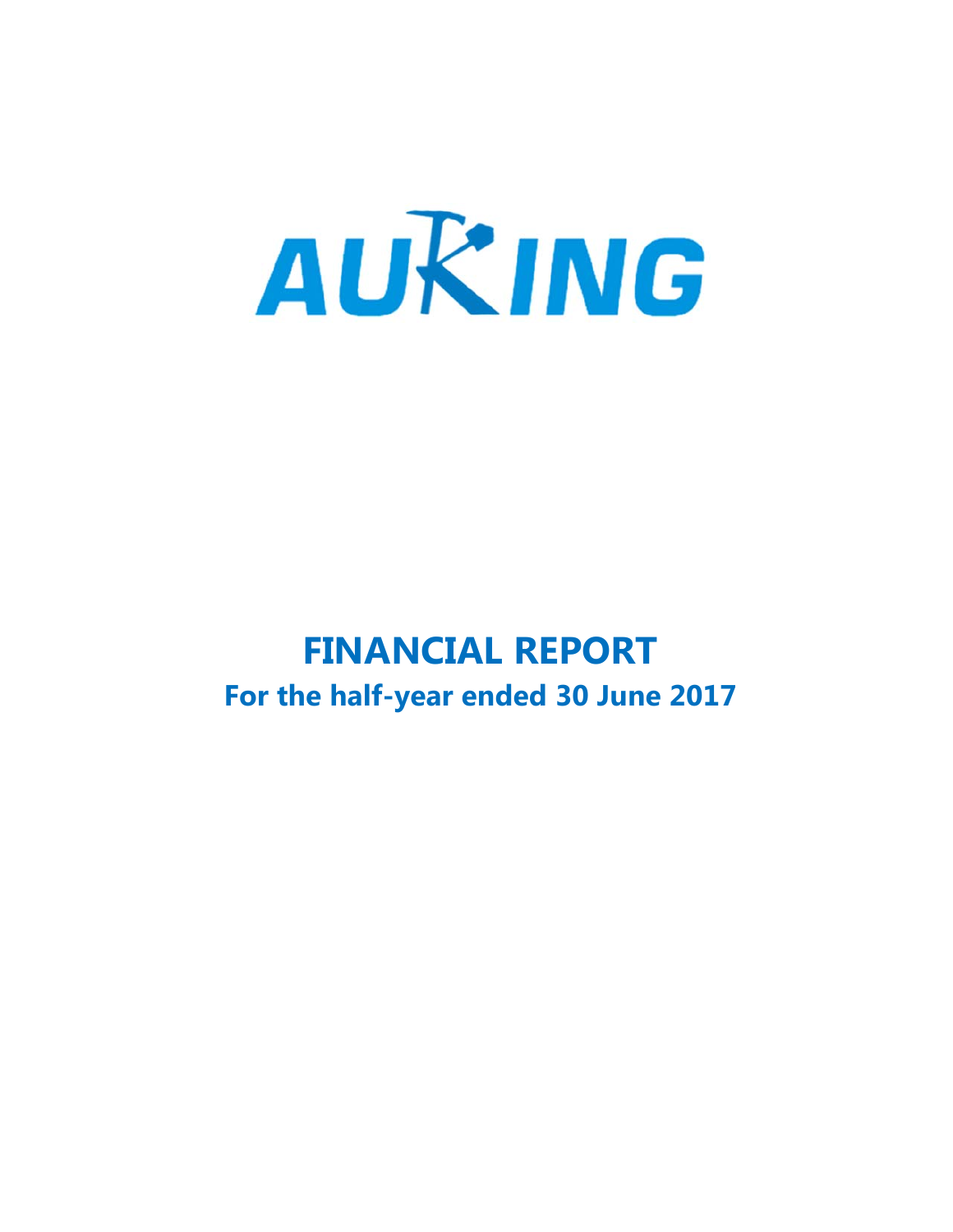### **CORPORATE DIRECTORY**

| <b>Board of Directors</b>            |                                             | <b>Head Office</b>                  |                               |  |  |
|--------------------------------------|---------------------------------------------|-------------------------------------|-------------------------------|--|--|
| Dr Huaisheng Peng (Chairman)         |                                             | Suite 11, Level 4                   |                               |  |  |
| Mr Paul Williams (Managing Director) |                                             | Christie Centre                     |                               |  |  |
|                                      | Mr Zewen (Robert) Yang (Executive Director) | 320 Adelaide Street                 |                               |  |  |
|                                      | Mr Qinghai Wang (Non-Executive Director)    | Brisbane QLD 4000                   |                               |  |  |
| <b>Company Secretary</b>             |                                             | Telephone:                          | 07 3041 1306                  |  |  |
| Mr Paul Marshall                     |                                             | Email:                              | admin@aukingmining.com        |  |  |
|                                      |                                             | Website:                            | www.aukingminig.com.au        |  |  |
| <b>ASX Code: AKN</b>                 |                                             |                                     |                               |  |  |
| <b>Auditors</b>                      |                                             | <b>Share Registry</b>               |                               |  |  |
| Ernst and Young                      |                                             | <b>Link Market Services Limited</b> |                               |  |  |
| Level 51                             |                                             | Level 15                            |                               |  |  |
| 111 Eagle Street                     |                                             | 324 Queen Street                    |                               |  |  |
| Brisbane OLD 4000                    |                                             | Brisbane OLD 4000                   |                               |  |  |
|                                      |                                             |                                     |                               |  |  |
|                                      |                                             |                                     |                               |  |  |
| Telephone:                           | 07 3011 3333                                | Telephone:                          | 1300 554 474                  |  |  |
| Fax:                                 | 07 3011 3100                                | Facsimile:                          | 02 9287 0303                  |  |  |
| Website:                             | www.ey.com                                  | Website:                            | www.linkmarketservices.com.au |  |  |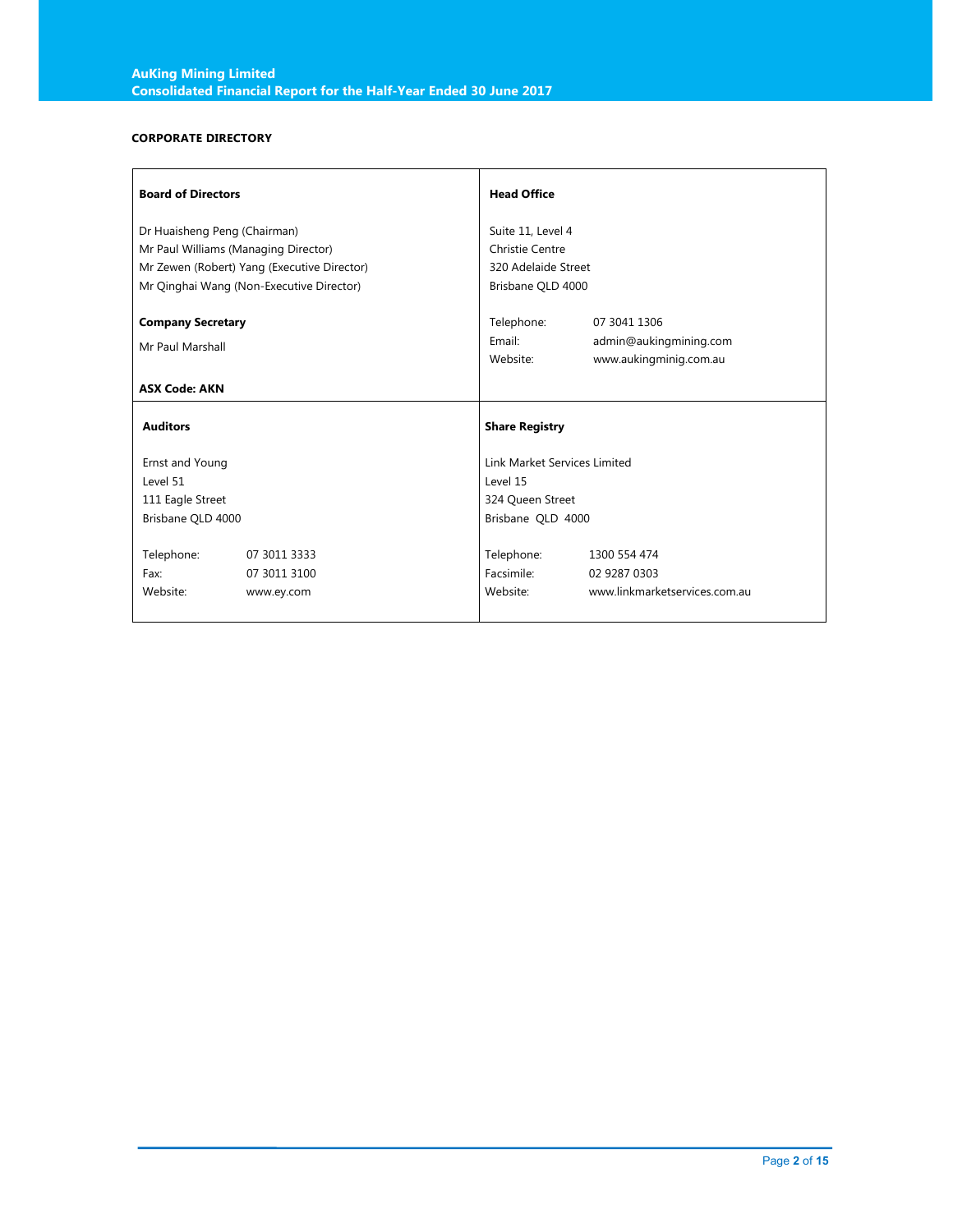#### **DIRECTORS' REPORT**

Your directors present their report on AuKing Mining Limited (formerly Chinalco Yunnan Copper Resources Limited) for the half-year ended 30 June 2017.

#### **DIRECTORS**

The following persons were directors of AuKing Mining Limited ('AKN' or the 'Company') during the whole of the halfyear and up to the date of this report, unless stated:

| Dr Huaisheng Peng   | (Chairman)               |
|---------------------|--------------------------|
| Paul Williams       | (Managing Director)      |
| Zewen (Robert) Yang | (Executive Director)     |
| Qinghai Wang        | (Non-Executive Director) |

#### **REVIEW OF OPERATIONS**

For the half-year ended 30 June 2017 the Company and its Controlled Entities ("Controlled Entity") made a loss of \$703,177.

AKN is continues to focus on transforming the Company into a substantial mid-tier mining group, with a primary focus on acquiring and developing near-term copper, gold and other base metal production activities (both locally and overseas).

#### **Bonito Minerals**

On 27 April 2017, the Company announced that it had entered into a binding term sheet with Bonito Minerals Pty Ltd ("Bonito"), the holder of an option to purchase five (5) mining concessions that comprise the La Dura project in Mexico.

The La Dura project is located approximately 275kms NW of the city of Durango, Durango State and locally about 2.3km E of the village of El Durazno. Average altitude of the project area is 2,200m above sea level. The project sits within the famous Sierra Madre Occidental – a belt that has historically produced approximately 40 million ounces of gold and 2 billion ounces of silver over the last 400 years. The significant resources and production activities from the Sierra Madre Occidental help Mexico to become the largest producer of silver in the world, with 189.5Moz of silver produced in 2015 (20% of world production).

The key acquisition terms are as follows:

- AKN will make an initial payment of A\$350k and the issue of A\$125k in AKN shares to acquire an initial 14.2% shareholding in Bonito;
- AKN will then have the ability to acquire a further 15.8% shareholding in Bonito upon payment of A\$400k and the issue of A\$125k in AKN shares on or before 31 October 2017;
- AKN has an option to purchase a further 20% of the Bonito shares upon payment of A\$1.5M in 2 stages A\$500k by 31 January 2018 and the balance A\$1M on or before 31 October 2018;
- AKN will have the immediate right to appoint a director to the Bonito Board and, if its future shareholding in Bonito exceeds 50% then additional Board members can be appointed by AKN;
- The number of AKN shares to be issued as part of the initial 30% acquisition will be calculated by reference to a 15% discount to the 20 day VWAP prior to issue;
- AKN has a pre-emptive right to participate in future issues of securities by Bonito (should there be any);
- AKN and Bonito also have an agreed process (by way of independent valuation) in the event that Bonito wishes to sell the La Dura project at some future time.

The Company entered into formal agreements with Bonito Minerals Pty Ltd and completed the initial payment of A\$350k and issue of shares on 12 July 2017.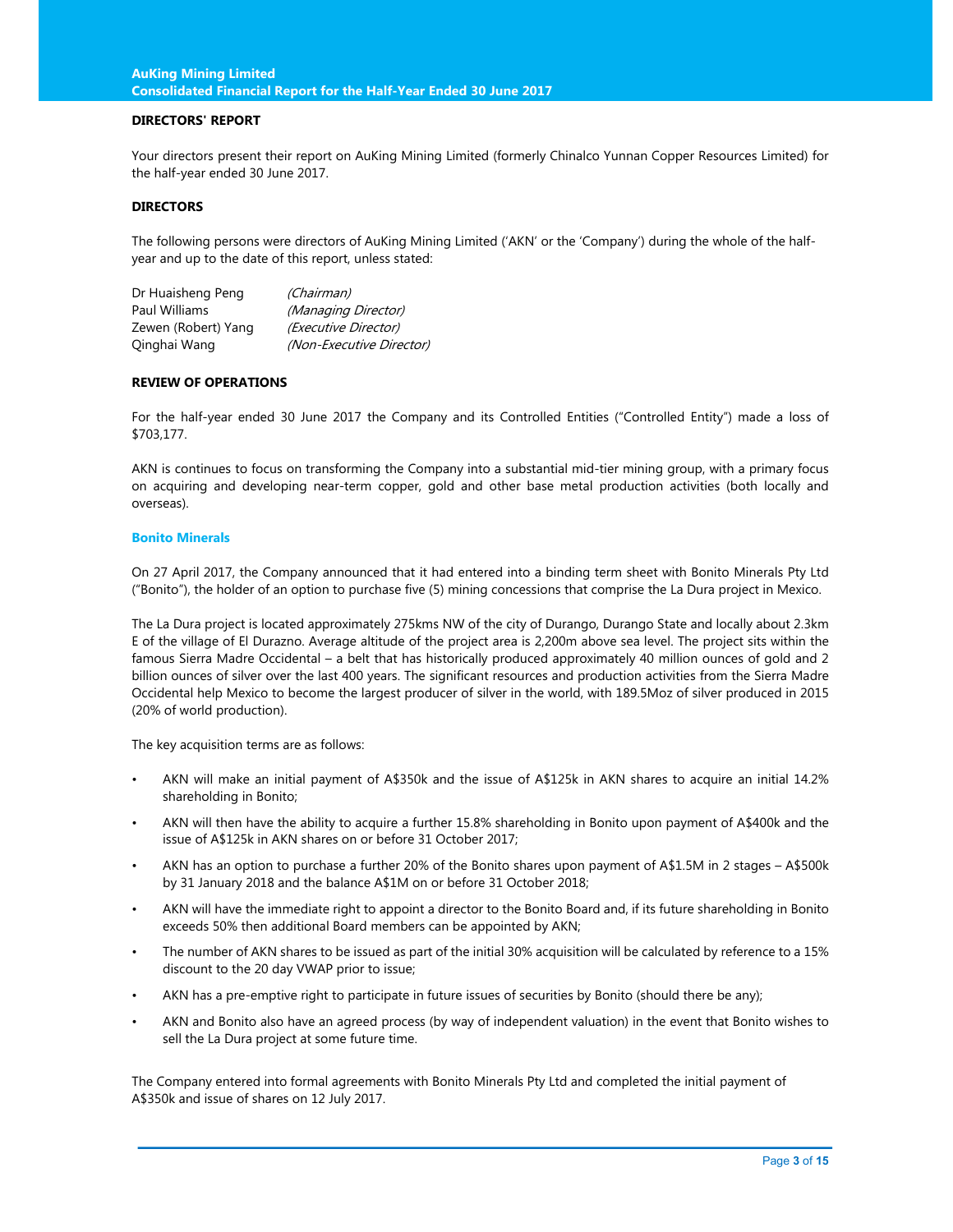#### **AuKing Mining Limited Consolidated Financial Report for the Half-Year Ended 30 June 2017**

#### **Mount Isa Disposal**

On 15 December 2016 AKN announced that it had entered into an agreement with Hammer Metals Ltd (ASX Code - HMX) relating to that company's acquisition of all of AKN's existing mining tenement holdings in the Mount Isa region. These tenement holdings comprised AKN's 100% interest in EPMs 12205, 14019 and 14022, together with a 51% joint venture interest in EPM 14467 (under the Mt Frosty Joint Venture with Mount Isa Mines Ltd – a Glencore Group company). All mining information, data, core samples and other materials relating to these mining tenements were included in the sale to HMX.

The first stage of HMX sale was completed on 27 March 2017. Under this first stage completion, AKN transferred its interests in EPMs 12205, 14019 and 14022 and received 1,250,000 ordinary shares in HMX. Those shares are held by AKN in a voluntary escrow commitment until November 2017.

Completion of the second (and final) stage of the HMX sale was delayed pending consent from Mount Isa Mines in respect of the proposed transfer of the 51% interest in EPM 14467 and agreement to certain changes requested by HMX to the existing Mt Frosty Joint Venture agreement. These matters were finalised on 17 August 2017. At completion, AKN received a further 250,000 HMX shares which will be held in voluntary escrow on the same conditions as the first stage of shares, until November 2017.

#### **Other Acquisition Opportunities**

In addition to Bonito Minerals, the Company is continuing to pursue certain acquisition and project opportunities that are consistent with its objective of becoming a mid-tier mining group.

#### **FUNDING ARRANGEMENTS**

The Company is reliant on future successful capital raisings to pursue and develop its project opportunities. Based on the success of prior capital raisings and the progress with current projects, the Directors are confident of securing funds if and when necessary to meet the Company's obligations as and when they fall due.

#### **EVENTS AFTER BALANCE SHEET DATE**

On 12 July 2017, the Company formally entered into a share subscription agreement with Bonito Minerals Pty Ltd, acquiring a 14.2% shareholding in consideration for \$350,000 cash and the issue of 23,809,443 AKN shares.

On 16 August 2017, the Company completed the second (and final) stage of the sale of its Mount Isa mineral tenures to Hammer Metals Ltd – transferring its 51% interest in the Mt Frosty tenement and Joint Venture agreement with MIM. At completion, AKN received a further 250,000 HMX shares, which are to be held in voluntary escrow until November 2017.

There have been no other events since 30 June 2017 that impact upon the financial report.

#### **AUDITOR'S INDEPENDENCE DECLARATION**

The auditor's independence declaration under section 307C of the Corporations Act 2001 is set out on page 5 and forms part of the Director's report for the half-year ended 30 June 2017.

Signed in accordance with a resolution of the directors.

Paul Williams Director 23 August 2017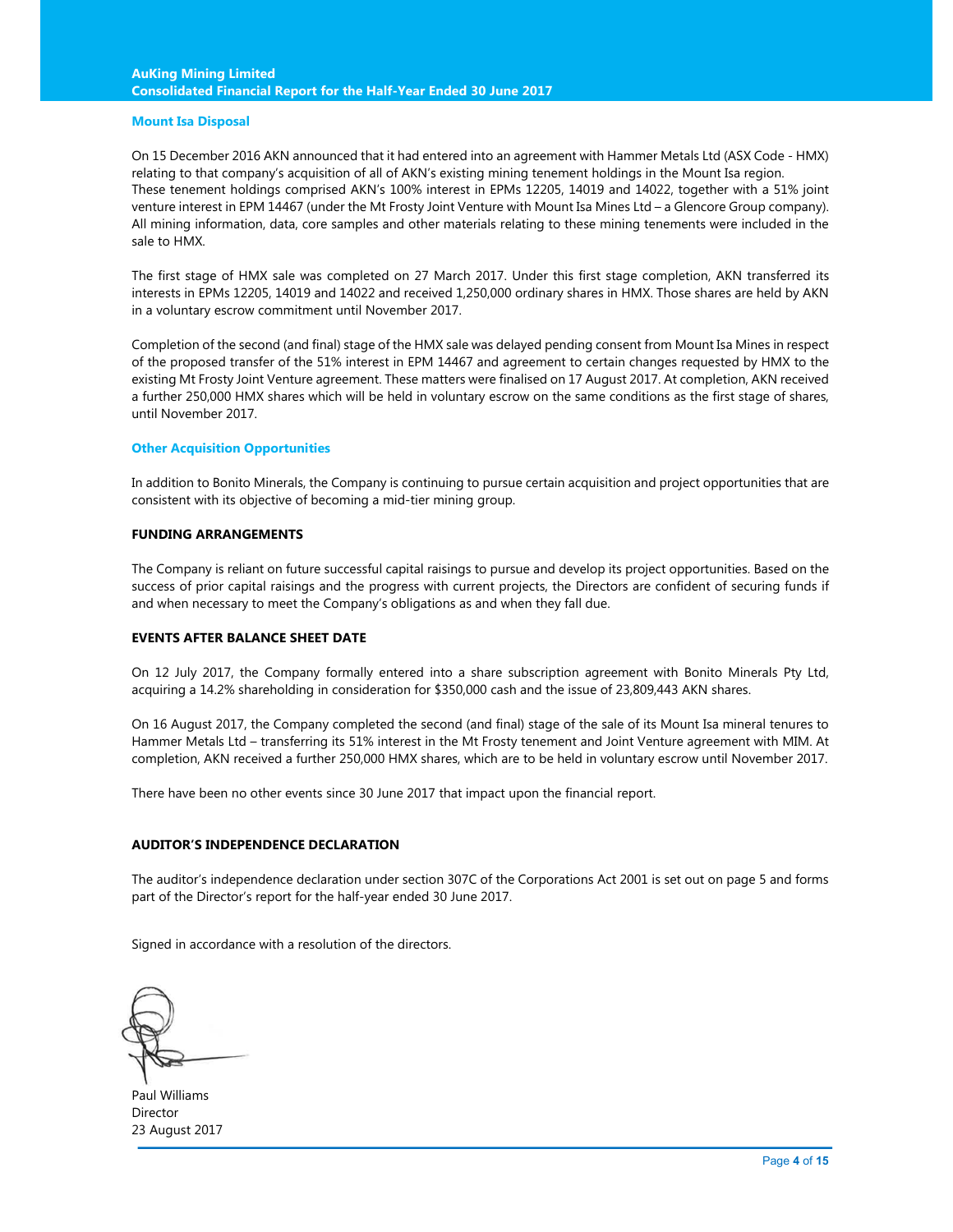

Ernst & Young 111 Eagle Street Brisbane QLD 4000 Australia GPO Box 7878 Brisbane QLD 4001

Tel: +61 7 3011 3333 Fax: +61 7 3011 3100 ey.com/au

# **Auditor's Independence Declaration to the Directors of AuKing Mining Limited**

As lead auditor for the review of AuKing Mining Limited for the half-year ended 30 June 2017, I declare to the best of my knowledge and belief, there have been:

- a) no contraventions of the auditor independence requirements of the *Corporations Act 2001* in relation to the review*;* and
- b) no contraventions of any applicable code of professional conduct in relation to the review.

This declaration is in respect of AuKing Mining Limited and the entities it controlled during the financial period.

u t

Ernst & Young

Andrew Carrick Partner 23 August 2017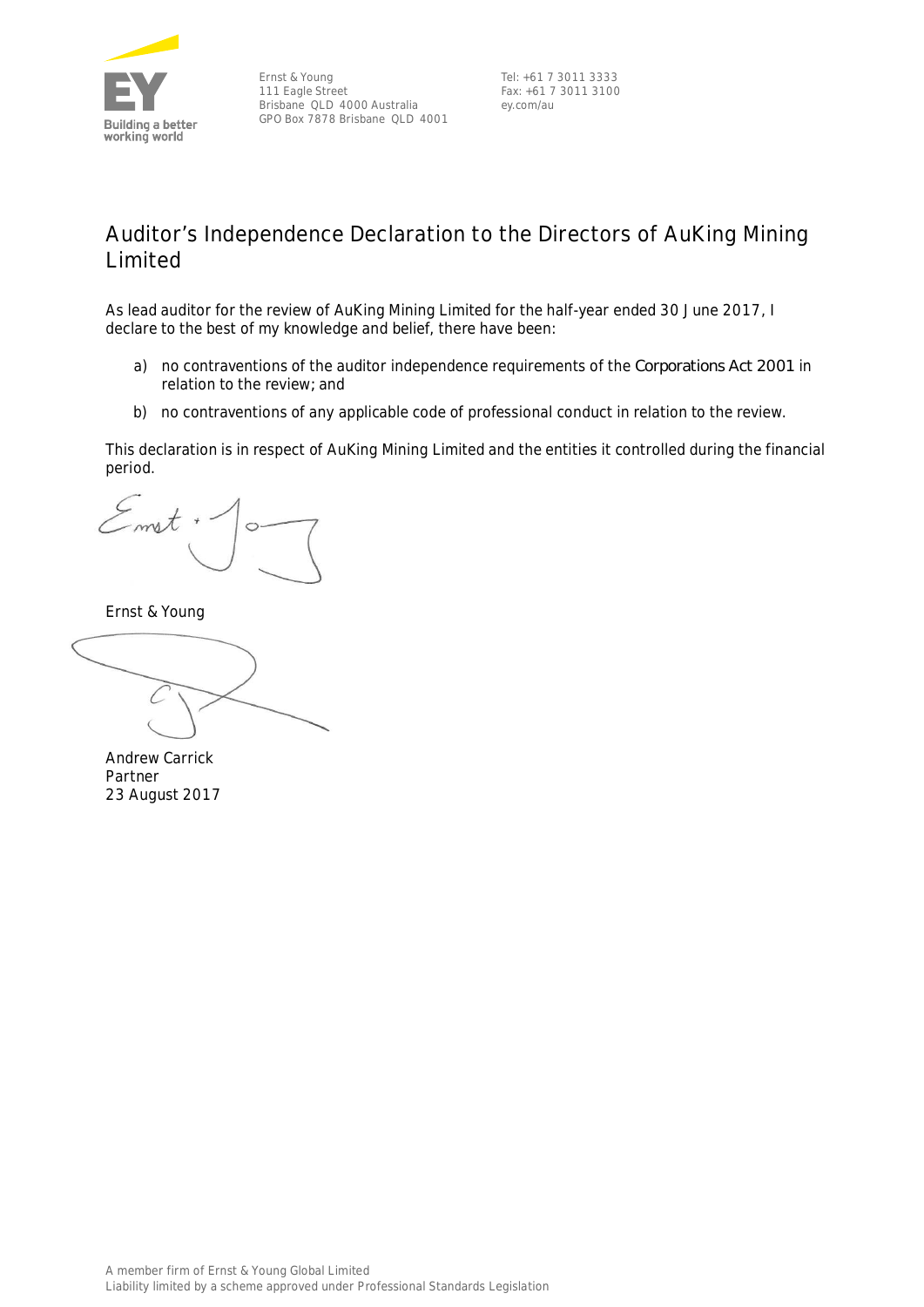#### **Consolidated Statement of Comprehensive Income For the six months ended 30 June 2017**

|                                                                 | <b>Note</b> | <b>6 months ended</b><br><b>June 2017</b> | <b>6 months ended</b><br><b>June 2016</b> |
|-----------------------------------------------------------------|-------------|-------------------------------------------|-------------------------------------------|
|                                                                 |             | \$                                        | \$                                        |
|                                                                 |             |                                           |                                           |
| Finance income                                                  |             | 5,200                                     | 3,737                                     |
| Gain on disposal of plant and equipment                         |             | 4,091                                     | 47,822                                    |
| Gain on disposal of exploration expenditure                     |             | 13,750                                    | 30,000                                    |
| Refund on previously incurred project generation costs          | 4           |                                           | 234,086                                   |
| Other income                                                    |             |                                           | 18,118                                    |
| Employment and consultancy expenses                             |             | (405, 549)                                | (428, 161)                                |
| Depreciation expense                                            |             | (10,056)                                  | (14, 133)                                 |
| Project generation and other exploration costs expensed         |             | (63, 764)                                 | (46, 050)                                 |
| Administration expenses                                         |             | (216,099)                                 | (192, 764)                                |
| Fair value movement on available for sale financial assets      |             | (30,750)                                  |                                           |
| Loss before income tax                                          |             | (703, 177)                                | (347, 345)                                |
| Income tax expense                                              |             |                                           |                                           |
| Loss for the period - continuing operations                     |             | (703, 177)                                | (347, 345)                                |
| Other comprehensive income/(loss)                               |             |                                           |                                           |
| Items that subsequently may be reclassified to profit or loss   |             |                                           |                                           |
| Foreign currency translation differences for foreign operations |             |                                           |                                           |
| Gains on available for sale financial assets                    |             | 10,000                                    | 5,000                                     |
| Income tax                                                      |             |                                           |                                           |
| Other comprehensive income/(loss) for the period, net of tax    |             | 10,000                                    | 5,000                                     |
| <b>Total comprehensive loss</b>                                 |             | (693, 177)                                | (342, 345)                                |
|                                                                 |             | Cents                                     | <b>Cents</b>                              |
| <b>Earnings per share</b>                                       |             |                                           |                                           |
| Basic and diluted loss per share - continuing operations        |             | (0.08)                                    | (0.07)                                    |
| Basic and diluted loss per share                                |             | (0.08)                                    | (0.07)                                    |

The Consolidated Statement of Comprehensive Income should be read in conjunction with the Notes to the Consolidated Financial Statements.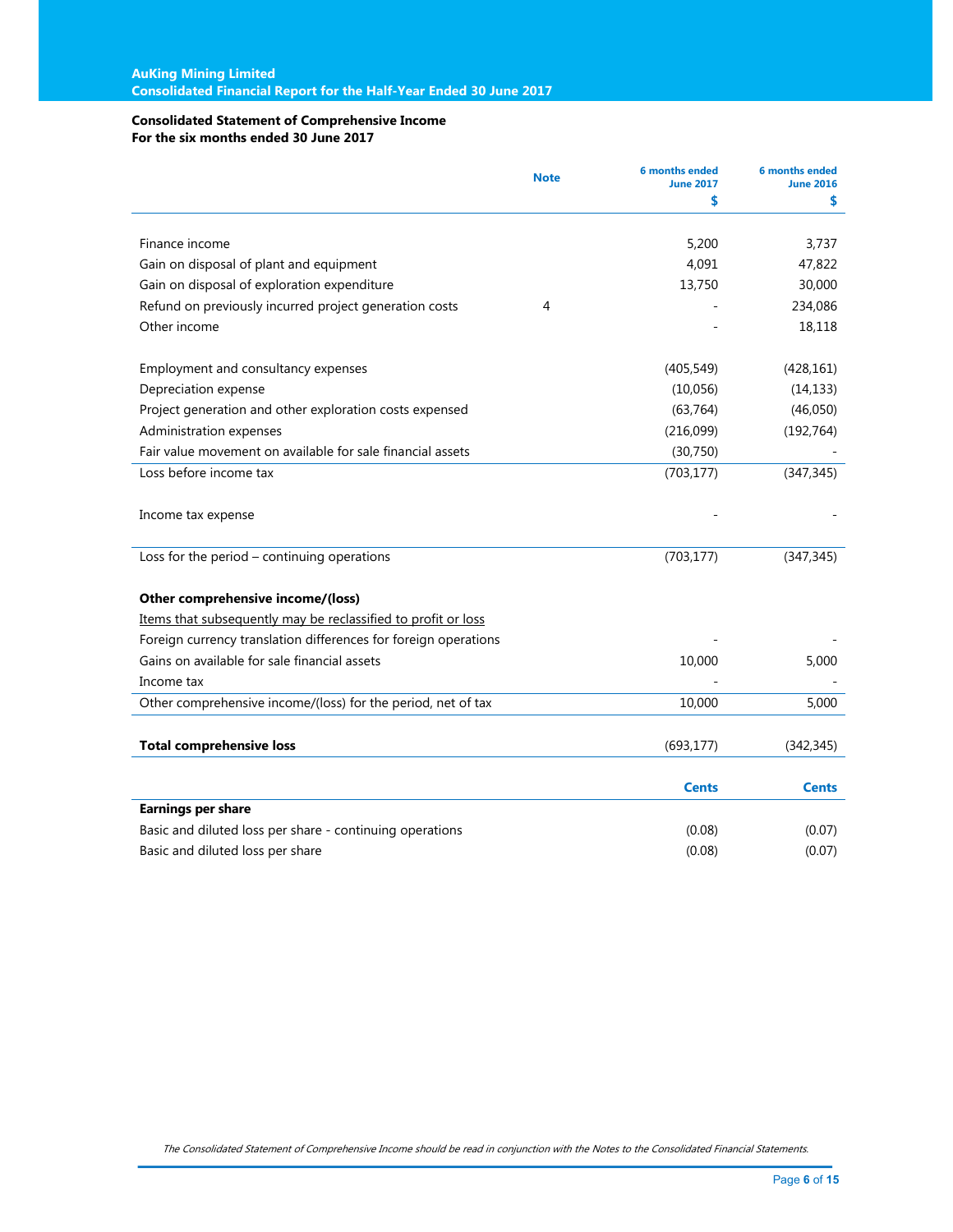### **Consolidated Balance Sheet**

**As at 30 June 2017** 

|                                     |                | <b>June</b>    | <b>December</b> |
|-------------------------------------|----------------|----------------|-----------------|
|                                     | <b>Note</b>    | 2017           | 2016            |
|                                     |                | \$             | \$              |
| <b>CURRENT ASSETS</b>               |                |                |                 |
| Cash and cash equivalents           |                | 1,471,581      | 2,092,169       |
| Trade and other receivables         |                | 12,436         | 15,433          |
| Other current assets                |                | 4,174          | 28,192          |
| Non-current assets held for sale    | 6              | 10,000         | 60,000          |
| TOTAL CURRENT ASSETS                |                | 1,498,191      | 2,195,794       |
| <b>NON-CURRENT ASSETS</b>           |                |                |                 |
| Other receivables                   |                | 12,987         | 20,257          |
| Available for sale financial assets | $\overline{7}$ | 63,000         | 20,000          |
| Plant and equipment                 |                | 15,476         | 25,527          |
| <b>TOTAL NON-CURRENT ASSETS</b>     |                | 91,463         | 65,784          |
|                                     |                |                |                 |
| <b>TOTAL ASSETS</b>                 |                | 1,589,654      | 2,261,578       |
| <b>CURRENT LIABILITIES</b>          |                |                |                 |
| Trade and other payables            |                | 79,692         | 67,132          |
| Employee benefit provisions         |                | 34,539         | 25,846          |
| <b>TOTAL CURRENT LIABILITIES</b>    |                | 114,231        | 92,978          |
|                                     |                |                |                 |
| <b>TOTAL LIABILITIES</b>            |                | 114,231        | 92,978          |
| <b>NET ASSETS</b>                   |                | 1,475,423      | 2,168,600       |
|                                     |                |                |                 |
| <b>EQUITY</b>                       |                |                |                 |
| Share capital                       | 5              | 42,380,609     | 42,380,609      |
| Reserves                            |                | 389,457        | 379,457         |
| <b>Accumulated losses</b>           |                | (41, 294, 643) | (40,591,466)    |
| <b>TOTAL EQUITY</b>                 |                | 1,475,423      | 2,168,600       |

The Consolidated Balance Sheet should be read in conjunction with the Notes to the Consolidated Financial Statements.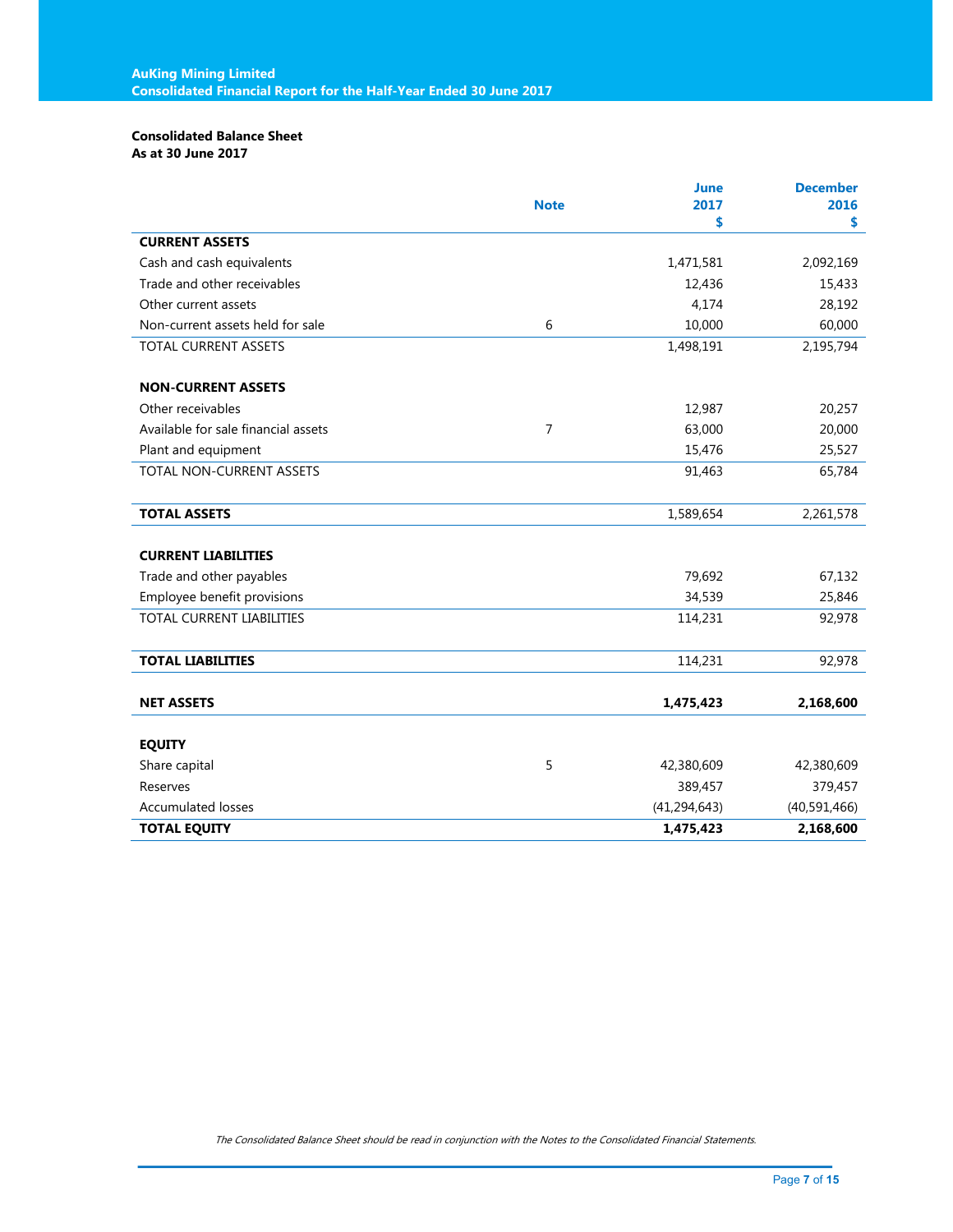#### **Consolidated Statement of Changes in Equity For the six months ended 30 June 2017**

| <b>Consolidated Entity</b>                              | <b>Share Capital</b> | <b>Reserves</b> | <b>Accumulated</b><br><b>Losses</b> | <b>Total Equity</b> |
|---------------------------------------------------------|----------------------|-----------------|-------------------------------------|---------------------|
|                                                         | \$                   | \$              | \$                                  | \$                  |
| <b>Balance at 1 January 2016</b>                        | 39,492,960           | 389,457         | (35, 532, 072)                      | 4,350,345           |
| Transactions with owners in their capacity as<br>owners |                      |                 |                                     |                     |
| Issue of share capital                                  | 1,182,490            |                 |                                     | 1,182,490           |
| Share issue costs                                       | (5, 415)             |                 |                                     | (5, 415)            |
| <b>Comprehensive income</b>                             |                      |                 |                                     |                     |
| Loss after income tax                                   |                      |                 | (347, 345)                          | (347, 345)          |
| Other comprehensive income                              |                      | 5,000           |                                     | 5,000               |
| <b>Balance at 30 June 2016</b>                          | 40,670,035           | 394,457         | (35,879,417)                        | 5,185,075           |
|                                                         |                      |                 |                                     |                     |
| <b>Balance at 1 January 2017</b>                        | 42,380,609           | 379,457         | (40,591,466)                        | 2,168,600           |
| Transactions with owners in their capacity as<br>owners |                      |                 |                                     |                     |
| Issue of share capital                                  |                      |                 |                                     |                     |
| Share issue costs                                       |                      |                 |                                     |                     |
| <b>Comprehensive income</b>                             |                      |                 |                                     |                     |
| Loss after income tax                                   |                      |                 | (703, 177)                          | (703, 177)          |
| Other comprehensive income                              |                      | 10,000          |                                     | 10,000              |
| <b>Balance at 30 June 2017</b>                          | 42,380,609           | 389,457         | (41, 294, 643)                      | 1,475,423           |
|                                                         |                      |                 |                                     |                     |

The Consolidated Statement of Changes in Equity should be read in conjunction with the Notes to the Consolidated Financial Statements.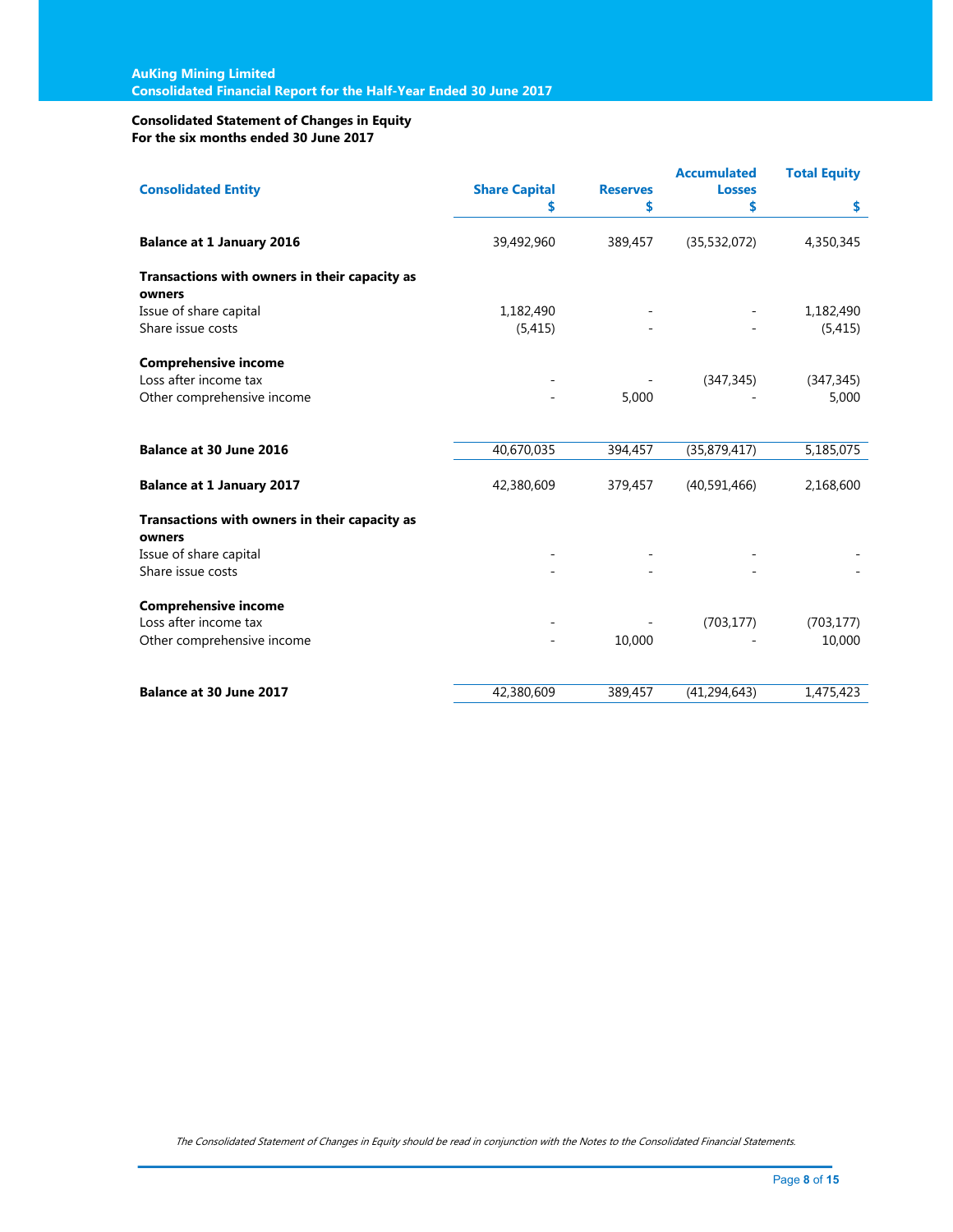### **Consolidated Cash Flow Statement**

### **For the six months ended 30 June 2017**

|                                                          |             | <b>6 months ended</b><br><b>June 2017</b> | <b>6 months ended</b><br><b>June 2016</b> |
|----------------------------------------------------------|-------------|-------------------------------------------|-------------------------------------------|
|                                                          | <b>Note</b> | \$                                        | \$                                        |
|                                                          |             |                                           |                                           |
| <b>CASH FLOWS FROM OPERATING ACTIVITIES</b>              |             |                                           |                                           |
| Refund on previously incurred project generation costs   |             |                                           | 234,086                                   |
| Receipts from other revenue                              |             |                                           | 18,118                                    |
| Payments to suppliers and employees                      |             | (633,949)                                 | (687, 583)                                |
| Interest received                                        |             | 5,200                                     | 3,737                                     |
| Net cash used in operating activities                    |             | (628, 749)                                | (431, 642)                                |
|                                                          |             |                                           |                                           |
| <b>CASH FLOWS FROM INVESTING ACTIVITIES</b>              |             |                                           |                                           |
| Security deposit refunds/(payments)                      |             | 4,070                                     |                                           |
| Proceeds from sale of property, plant & equipment        |             | 4,091                                     | 62,756                                    |
| Net cash used in investing activities                    |             | 8,161                                     | 62,756                                    |
|                                                          |             |                                           |                                           |
| <b>CASH FLOWS FROM FINANCING ACTIVITIES</b>              |             |                                           |                                           |
| Proceeds from issue of shares                            |             |                                           | 1,182,490                                 |
| Capital raising costs paid                               |             |                                           | (5, 415)                                  |
| Net cash provided by financing activities                |             |                                           | 1,177,075                                 |
|                                                          |             |                                           |                                           |
| Net increase/(decrease) in cash and cash equivalents     |             | (620, 588)                                | 808,189                                   |
| Cash and cash equivalents at the beginning of the period |             | 2,092,169                                 | 156,882                                   |
| Cash and cash equivalents at the end of the period       |             | 1,471,581                                 | 965,071                                   |

The Consolidated Cash Flow Statement should be read in conjunction with the Notes to the Consolidated Financial Statements.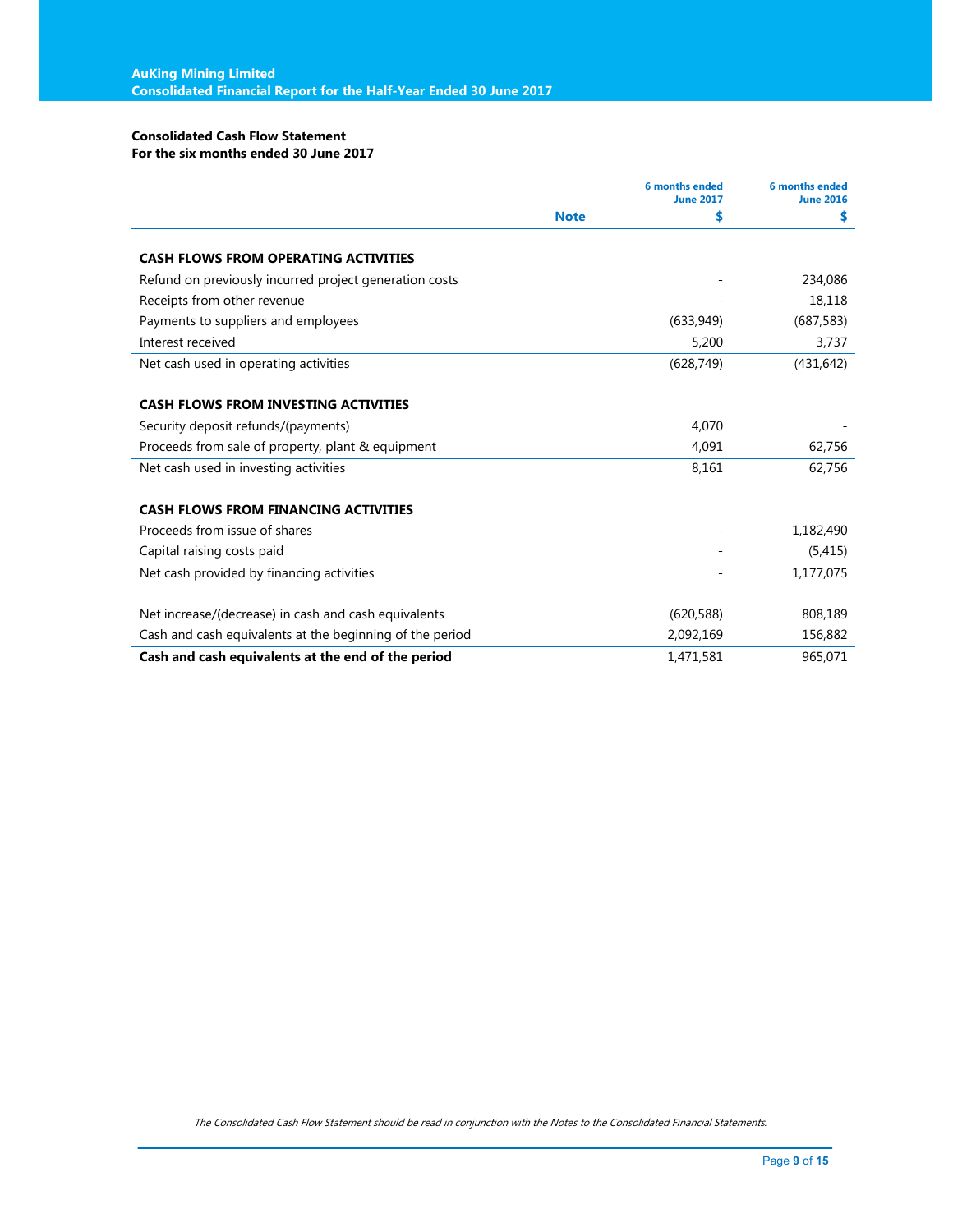#### **NOTE 1 SUMMARY OF SIGNIFICANT ACCOUNTING POLICIES**

#### a) Reporting Entity

AuKing Mining Limited (the "Company") is a company domiciled in Australia. The consolidated interim financial report of the Company as at and for the six months ended 30 June 2017 comprises the Company and its controlled entities (together referred to as the "Consolidated Entity").

#### b) Statement of Compliance

The consolidated interim financial report is a general purpose financial report which has been prepared in accordance with AASB 134 Interim Financial Reporting and the Corporations Act 2001. The Company is a for-profit entity for the purpose of preparing the interim financial report.

The consolidated interim financial report does not include all of the information required for a full annual financial report, and should be read in conjunction with the consolidated annual financial report of the Consolidated Entity as at and for the year ended 31 December 2016.

This consolidated interim financial report was approved by the Board of Directors on 23 August 2017.

New and revised standards have been issued by the AASB and are effective for the half-year; however there are no material changes to the policies that affect the recognition or measurement of the results or financial position of the Consolidated Entity.

#### c) Accounting Policies

The accounting policies and methods of computation applied by the Consolidated Entity in the consolidated interim financial report are the same as those applied by the Consolidated Entity in its consolidated financial report as at and for the year ended 31 December 2016.

#### d) Going Concern

As at 30 June 2017 the Consolidated Entity had cash reserves of \$1,471,581 and net assets of \$1,465,523. The ability of the Consolidated Entity to continue as a going concern is principally dependent upon the ability of the Company to raise additional capital in the future. These conditions give rise to material uncertainty which may cast significant doubt over the Consolidated Entity's ability to continue as a going concern.

Based on the success of previous capital raisings combined with the ongoing support of its key shareholders, the Directors have prepared the financial statements on a going concern basis, which contemplates the continuity of normal business activities and the realisation of assets and discharge of liabilities in the ordinary course of business. The Directors are confident of securing funds as and when necessary to meet the Consolidated Entity's obligations as and when they fall due.

Should the Consolidated Entity be unable to continue as a going concern, it may be required to realise its assets and extinguish its liabilities other than in the ordinary course of business, and at amounts that differ from those stated in the financial statements.

This financial report does not include any adjustments relating to the recoverability and classification of recorded asset amounts or the amounts or classification of liabilities and appropriate disclosures that may be necessary should the Consolidated Entity be unable to continue as a going concern.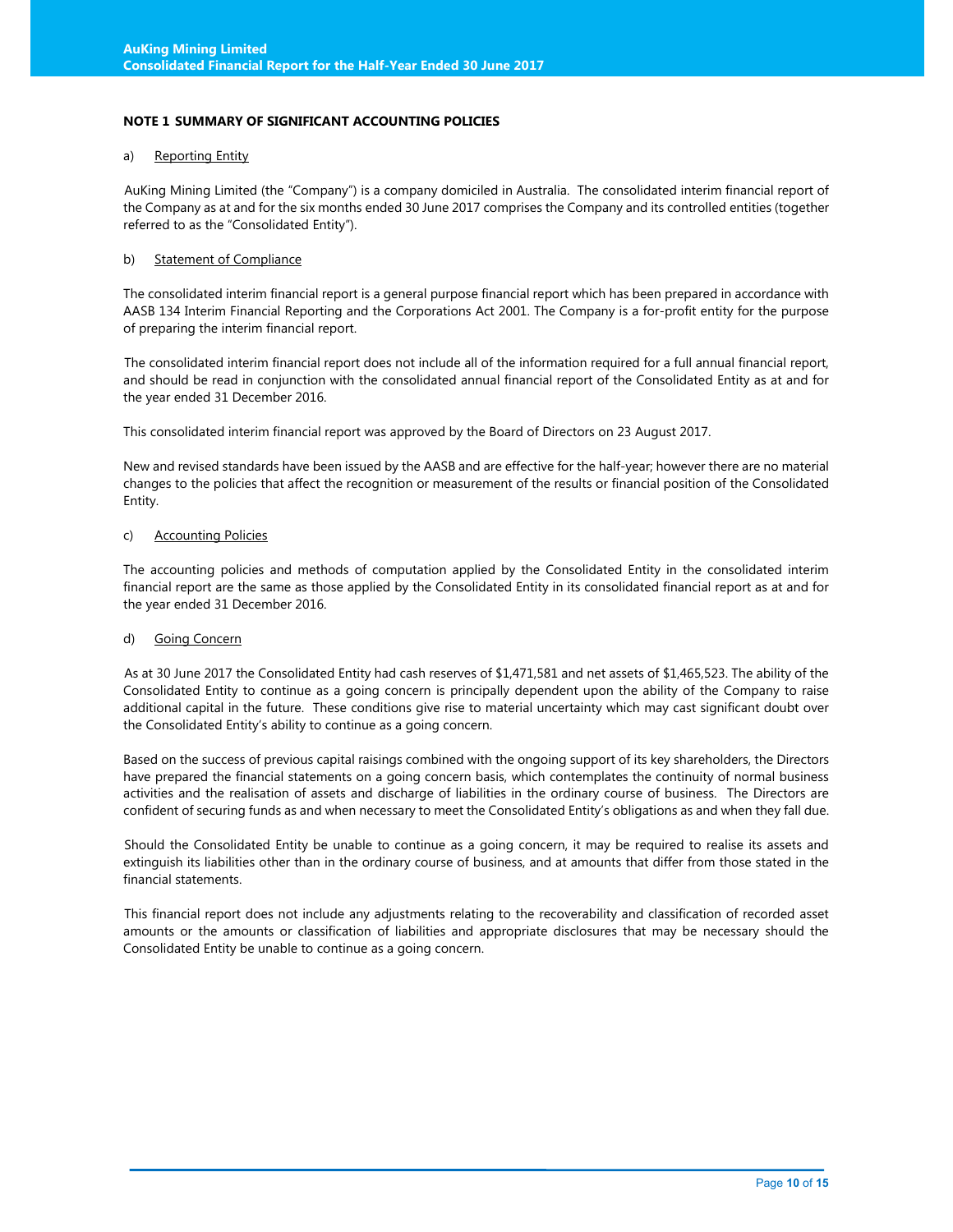#### **NOTE 4 REFUND ON PREVIOUSLY INCURRED PROJECT GENERATION COSTS**

During the half-year ended 30 June 2016, the Company agreed with, China Yunnan Copper (Australia) Investment and Development Co Ltd (CYC - substantial shareholder), that CYC would reimburse the Company for costs incurred in connection with due diligence activity associated with a proposed acquisition in the Democratic Republic of Congo. The costs were incurred during the financial year ended 31 December 2015 and were treated as an expense at that time. The refund received was a reimbursement of costs with no profit or margin earned.

|                                      |            |                 | <b>June 2017</b> | December 2016   |
|--------------------------------------|------------|-----------------|------------------|-----------------|
|                                      |            |                 | \$               | s               |
| <b>NOTE 5 SHARE CAPITAL</b>          |            |                 |                  |                 |
| Fully paid ordinary shares           |            |                 | 42,380,609       | 42,380,609      |
| <b>Ordinary Shares</b>               |            |                 |                  |                 |
|                                      | June       | <b>December</b> | June             | <b>December</b> |
|                                      | 2017       | 2016            | 2017             | 2016            |
|                                      | s          | \$              | <b>Number</b>    | <b>Number</b>   |
| At the beginning of the period       | 42,380,609 | 39,492,960      | 886,914,837      | 473,027,475     |
| Share placement at \$0.010 per share |            | 1,182,490       |                  | 118,249,000     |
| Rights issue at \$0.006 per share    |            | 1,773,830       |                  | 295,638,362     |
| Share issue expenses                 |            | (68, 671)       |                  |                 |
| At reporting date                    | 42,380,609 | 42,380,609      | 886,914,837      | 886,914,837     |

Ordinary shares participate in dividends and the proceeds on winding up of the Company in proportion to the number of shares held. At shareholders meetings each ordinary share is entitled to one vote when a poll is called, otherwise each shareholder has one vote on a show of hands.

#### **NOTE 6 MT ISA DISPOSAL**

On 15 December 2016 AKN announced that it had entered into an agreement with Hammer Metals Ltd (ASX Code - HMX) relating to that company's acquisition of all of AKN's existing mining tenement holdings in the Mount Isa region. These tenement holdings comprised AKN's 100% interest in EPMs 12205, 14019 and 14022, together with a 51% joint venture interest in EPM 14467 (under the Mt Frosty Joint Venture with Mount Isa Mines Ltd – a Glencore Group company). All mining information, data, core samples and other materials relating to these mining tenements were included in the sale to HMX.

The first stage of HMX sale was completed on 27 March 2017. Under this first stage completion, AKN transferred its interests in EPMs 12205, 14019 and 14022 and received 1,250,000 ordinary shares in HMX. Those shares are held by AKN in a voluntary escrow commitment until November 2017.

Completion of the second (and final) stage of the HMX sale was delayed pending consent from Mount Isa Mines in respect of the proposed transfer of the 51% interest in EPM 14467 and agreement to certain changes requested by HMX to the existing Mt Frosty Joint Venture agreement. These matters were finalised on 17 August 2017. At completion, AKN received a further 250,000 HMX shares which will be held in voluntary escrow on the same conditions as the first stage of shares, until November 2017.

#### **NOTE 7 AVAILABLE FOR SALE FINANCIAL ASSETS**

The Consolidated Entity holds 1,750,000 shares in Hammer Metals Limited (ASX: HMX) acquired through disposal of Australian tenement areas. These shares are held at fair value determined by a Level 1 methodology. There were no transfers between valuation levels during the period.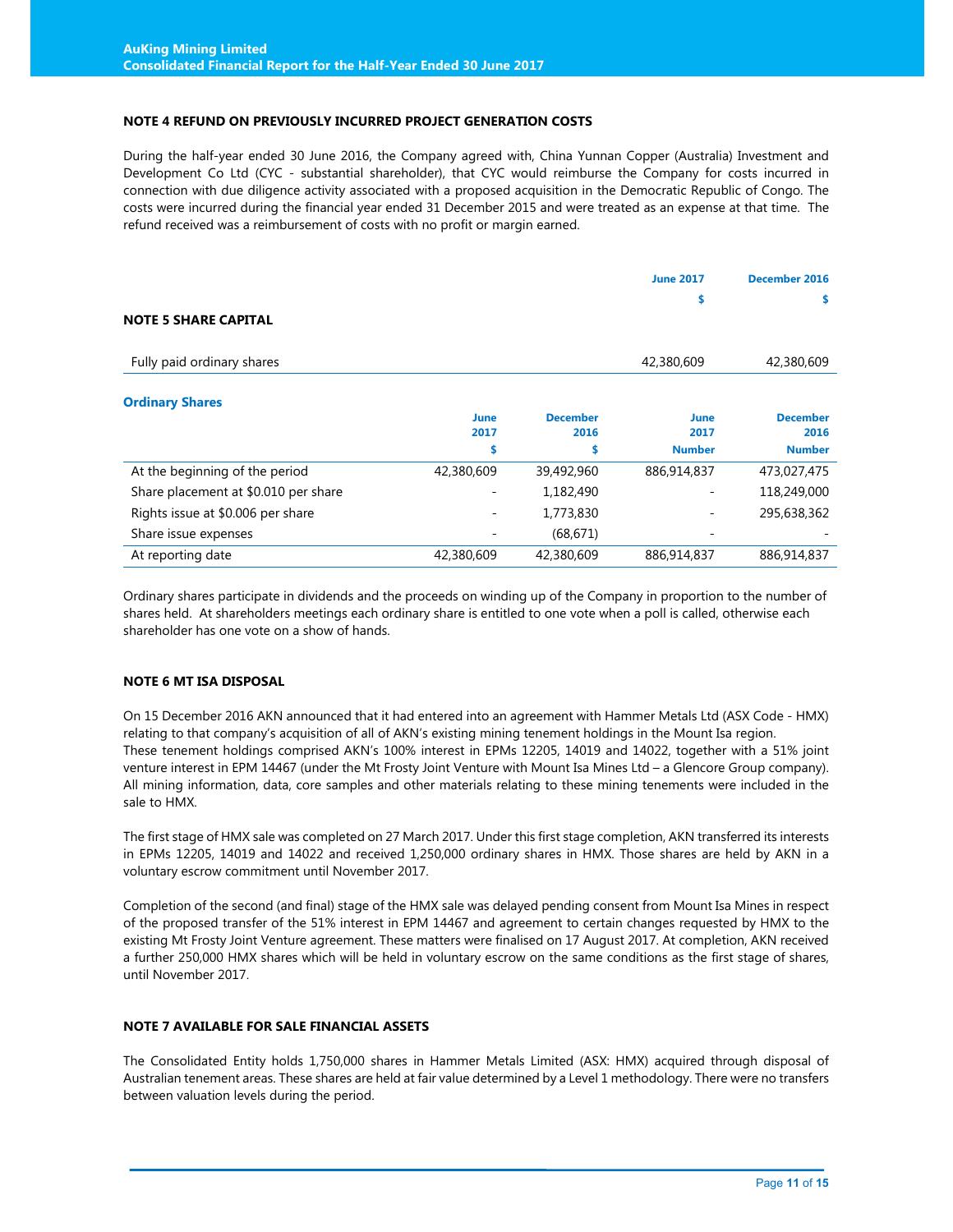#### **NOTE 8 SEGMENT REPORTING**

#### **Reportable Segments**

The Consolidated Entity has identified its operating segment based on internal reports that are reviewed and used by the executive team in assessing performance and determining the allocation of resources. The Consolidated Entity does not yet have any products or services from which it derives an income.

Management currently identifies the Consolidated Entity as having only one reportable segment, being exploration for minerals in Australia. The financial results from this segment are equivalent to the financial statements of the consolidated entity. All assets are located in Australia.

#### **NOTE 9 CONTINGENT LIABILITIES AND CONTINGENT ASSETS**

There are no contingent liabilities or contingent assets at 30 June 2017 (2016: Nil).

#### **NOTE 10 EVENTS AFTER BALANCE SHEET DATE**

On 12 July 2017, the Company entered into formal acquisition agreements with Bonito Minerals Pty Ltd, acquiring a 14.2% shareholding in consideration for \$350,000 cash and the issue of 23,809,443 AKN shares. On 16 August 2017, the Company completed the second (and final) stage of the sale of its Mount Isa mineral tenures to Hammer Metals Ltd – transferring its 51% interest in the Mt Frosty tenement and Joint Venture agreement with MIM. At completion, AKN received a further 250,000HMX shares, which are to be held in voluntary escrow until November 2017.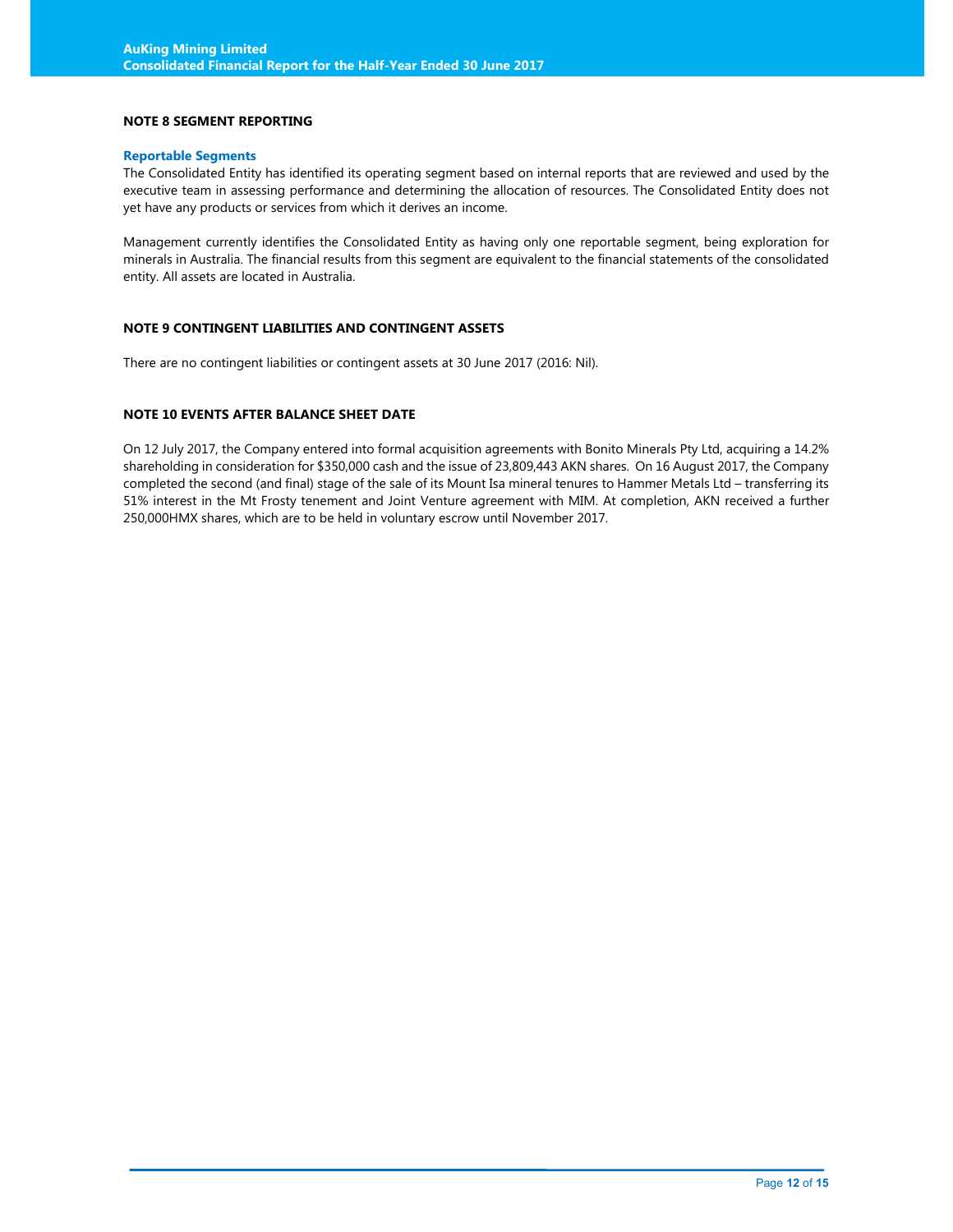#### **DIRECTORS' DECLARATION**

In the Directors' opinion:

- the attached financial statements and notes thereto comply with the Corporations Act 2001, Australian Accounting Standard AASB 134 'Interim Financial Reporting', the Corporations Regulations 2001 and other mandatory professional reporting requirements;
- the attached financial statements and notes thereto give a true and fair view of the consolidated entity's financial position as at 30 June 2017 and of its performance for the financial half-year ended on that date; and
- there are reasonable grounds to believe that the company will be able to pay its debts as and when they become due and payable.

Signed in accordance with a resolution of Directors made pursuant to section 303(5) of the Corporations Act 2001.

On behalf of the Directors

Paul Williams Director

23 August 2017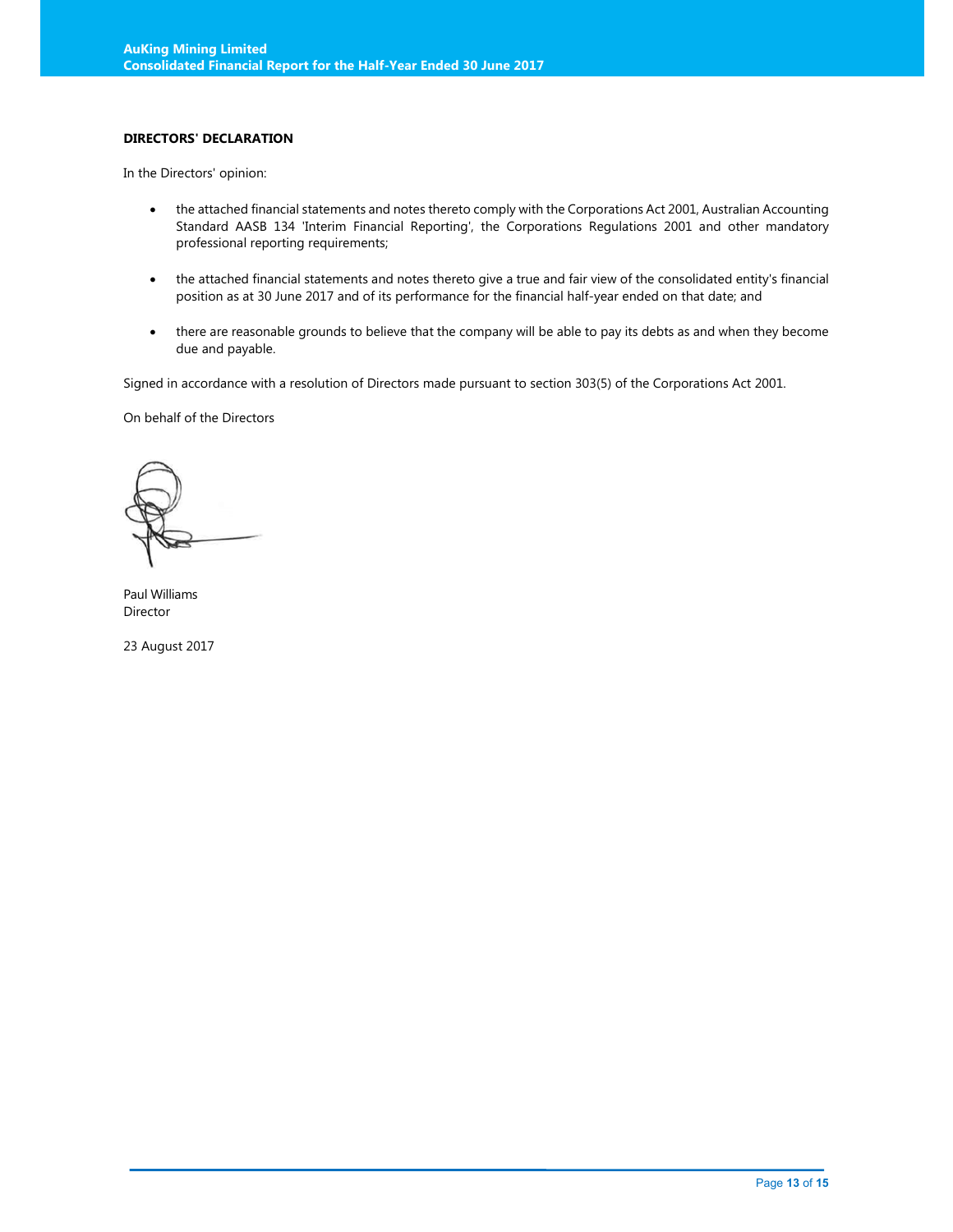

Tel: +61 7 3011 3333 Fax: +61 7 3011 3100 ey.com/au

# **Independent Auditor's Review Report to the Members of AuKing Mining Limited**

# **Report on the Half-Year Financial Report**

# Conclusion

We have reviewed the accompanying half-year financial report of AuKing Mining Limited (the Company) and its subsidiaries (collectively the Group), which comprises the consolidated statement of financial position as at 30 June 2017, the consolidated statement of comprehensive income, consolidated statement of changes in equity and consolidated statement of cash flows for the half-year ended on that date, notes comprising a summary of significant accounting policies and other explanatory information, and the directors' declaration.

Based on our review, which is not an audit, nothing has come to our attention that causes us to believe that the half-year financial report of the Group is not in accordance with the *Corporations Act 2001*, including:

- a) giving a true and fair view of the consolidated financial position of the Group as at 30 June 2017 and of its consolidated financial performance for the half-year ended on that date; and
- b) complying with Accounting Standard AASB 134 *Interim Financial Reporting* and the *Corporations Regulations 2001*.

## Emphasis of Matter – Material Uncertainty Related to Going Concern

Without qualifying our conclusion, we draw attention to Note 1(d) in the half-year financial report which describes the principal conditions that raise doubt about the entity's ability to continue as a going concern. As a result of these matters, there is significant uncertainty whether the entity will continue as a going concern, and therefore whether it will realise its assets and extinguish its liabilities in the normal course of business and at the amounts stated in the financial report. The half-year financial report does not include any adjustments relating to the recoverability and classification of recorded asset amounts or to the amounts and classification of liabilities that might be necessary should the entity not continue as a going concern.

# Directors' Responsibility for the Half-Year Financial Report

The directors of the Company are responsible for the preparation of the half-year financial report that gives a true and fair view in accordance with Australian Accounting Standards and the *Corporations Act 2001*and for such internal control as the directors determine is necessary to enable the preparation of the half-year financial report that is free from material misstatement, whether due to fraud or error.